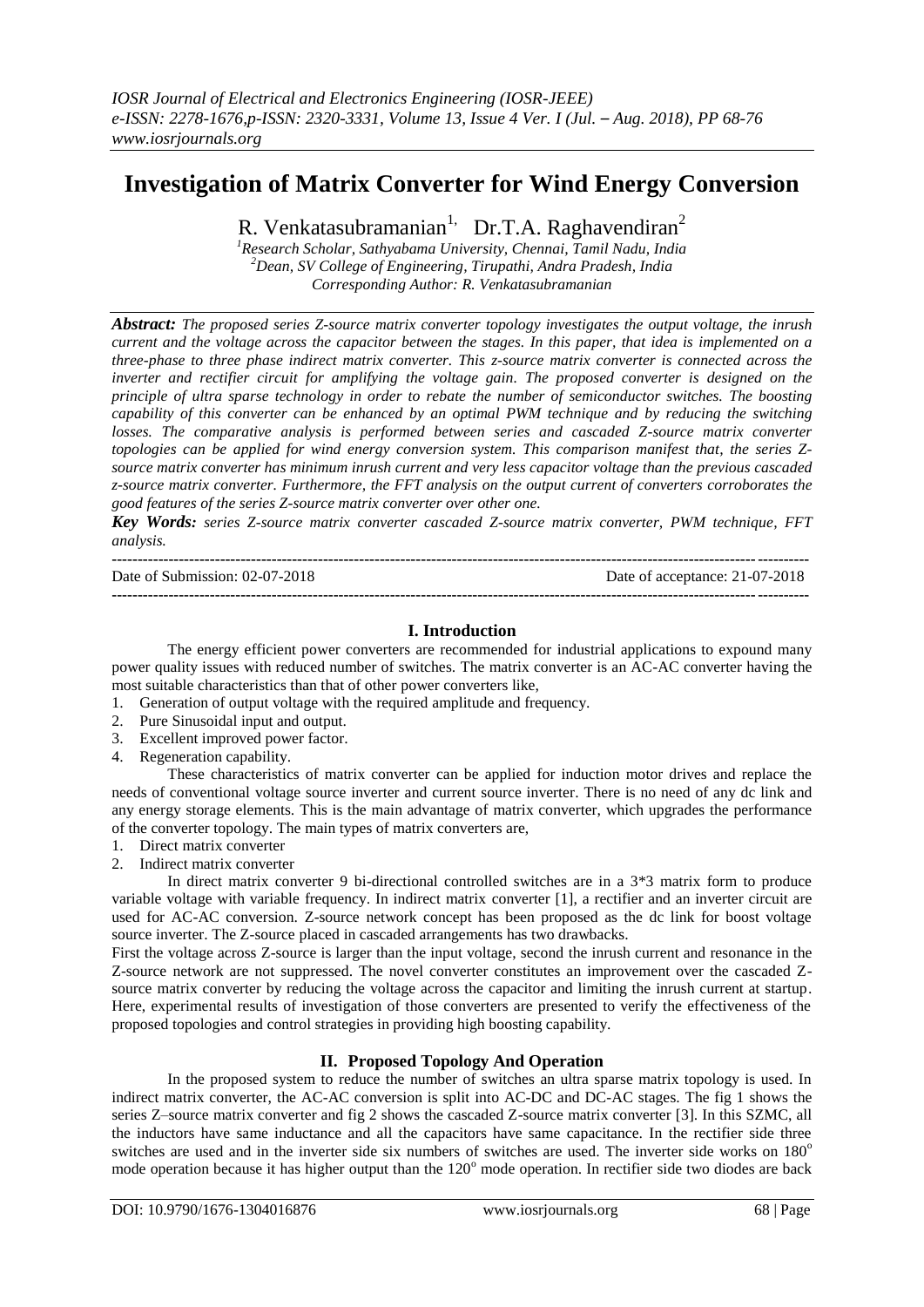to back connected so it acts as a switch and we are providing common gate triggering for the switches in same leg. The 3-D inductive–capacitive topology of that source boosts the voltage by varying the change rate of current in the inductors. The series Z-source network reduces the voltage of the capacitors and limits the inrush current while keeping the same boosting ratio as that of the traditional one.



As all the inductances have same inductance and all the capacitors have same capacitance, the symmetry of the series Z-source network yields

 $V_C = V_{C1} = V_{C2}$ ;  $V_L = V_{L1} = V_{L2}$  **--------------------------- (1)** In shoot-through states, as the inverter side is shorted; inductor voltages are,

 **V<sup>L</sup> = V<sup>C</sup> + Vvir ------------------------------------------------- (2)** Vvir is the virtual dc link voltage produced by rectification stage. In the non-shoot-through states of conductor, inductor voltage is

$$
\mathbf{V}_{\mathbf{L}} = -\mathbf{V}_{\mathbf{C}} \tag{3}
$$

An equivalent circuit of the series Z-source is shown in Fig. 3(a) during the non-shoot-through states and in Fig. 3(b) during the shoot-through states.



**Fig 3a. Equivalent circuit of the Z-source with Non shoot-through state**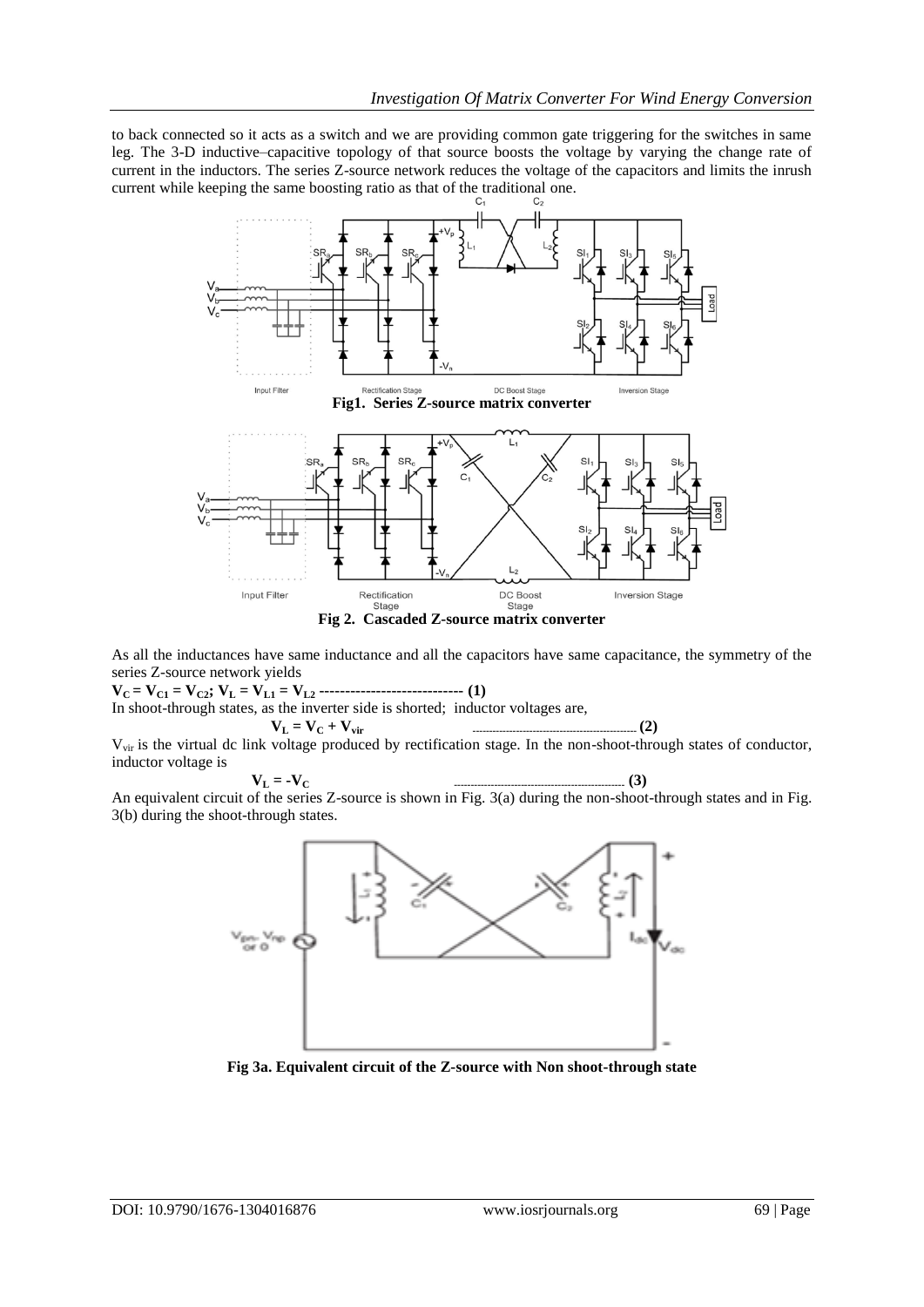

**Fig 3b. Equivalent circuit of the Z-source with shoot-through state**

Applying the KVL balance equation in the above circuit,

**Vdc =1/(1 − (2 \* Dsh−th \* Vvir )) ------------------------------(4)**

From the equation (4) it is clear that, when the shoot-through duty ratio is zero, the Z-source capacitor voltage is zero. So if we control  $D_{\text{sh-th}}$  to increase gradually from zero,  $V_C$  can increases from zero gradually and soft start can be achieved. In the non-shoot-through state, Kirchhoff's voltage law in closed loop can be written as

**Vdc = Vvir + V<sup>C</sup> – VL ------------------------------------------- (5)**  $V_{dc}$  is the voltage at the output of the Z-source network. The same analysis as that of the SZMC is done in CZMC from that we have found out that,  **Vdc =(1- Dsh−th) /(1 − (2\* Dsh−th\* Vvir ))--------------------------(6)**

### **III. Simulation Results**

The simulation of Series and Cascaded matrix converter topology is performed by MATLAB simulation tool with the input of 150V, 50Hz three phase source and supplied by three phase RL load. The boosted output voltage is 490V for series matrix converter and 450V for cascaded matrix converter. From the below simulation result, the current stress in series Z source matrix converter is considerably reduced than that of cascaded Z source matrix converter. The dc link capacitor voltage of cascaded Z source matrix converter is 45V and for series Z source matrix converter is 30V. Thus the voltage stress also improved by series Z source matrix converter.



**Fig 4 Simulation model of Cascaded Z-source matrix converter**

l,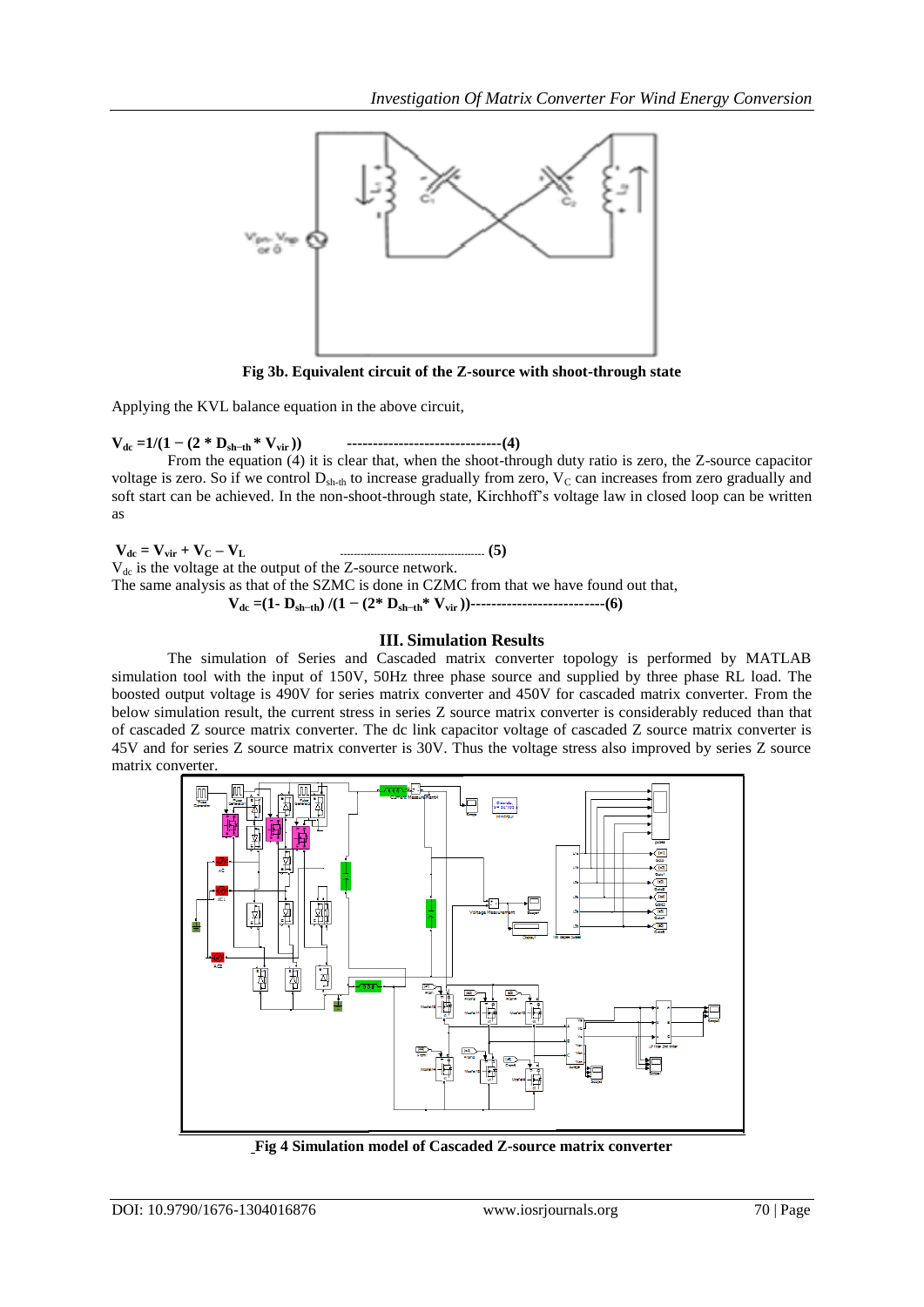

**Fig 4e. Inrush current wave form**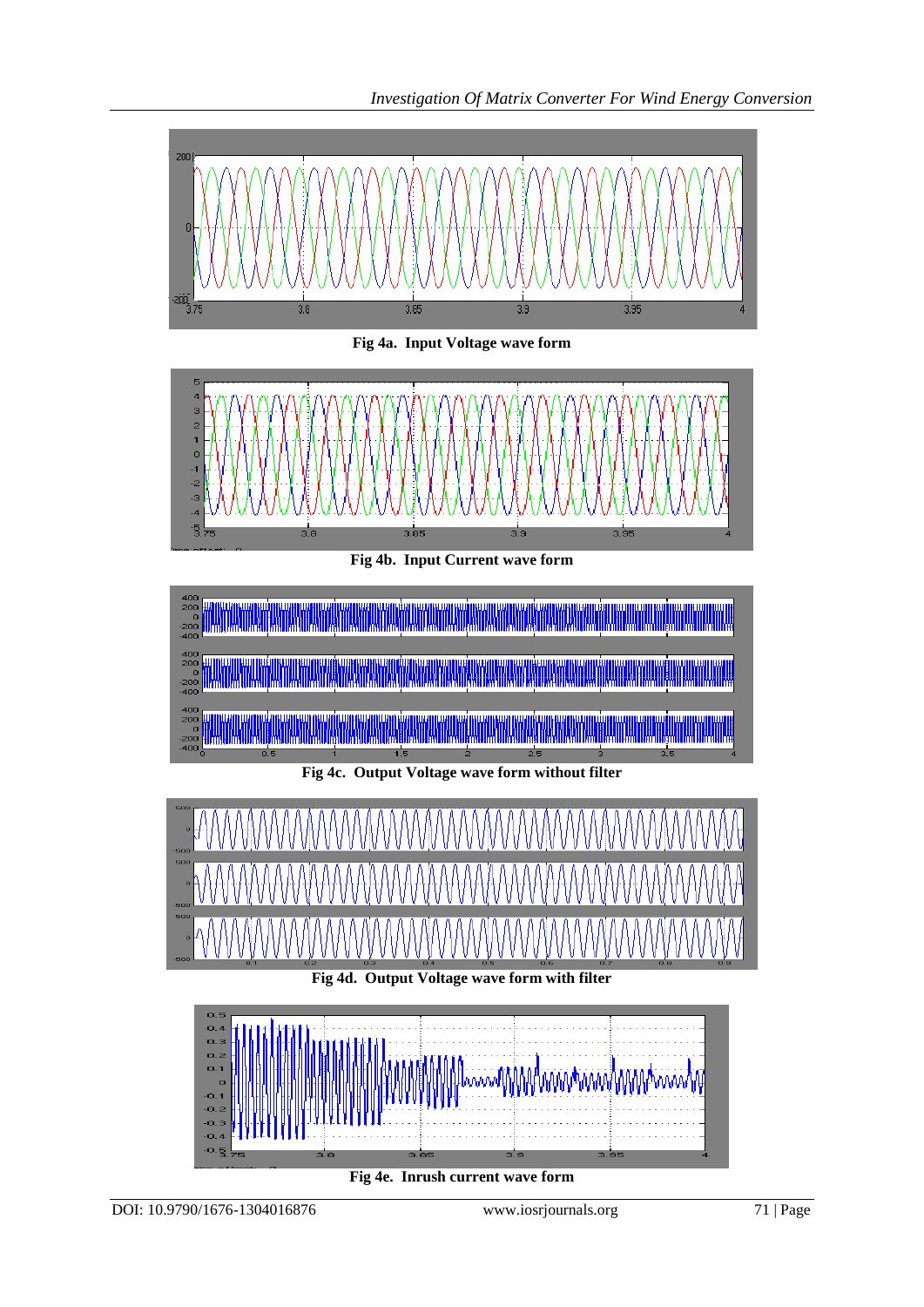

**Fig 4f. Capacitor voltage wave form**



**Fig 4g. THD analysis without filter**



**Fig 4h. THD analysis with filter**



**Fig 5. Simulation model of Series Z-source matrix converter**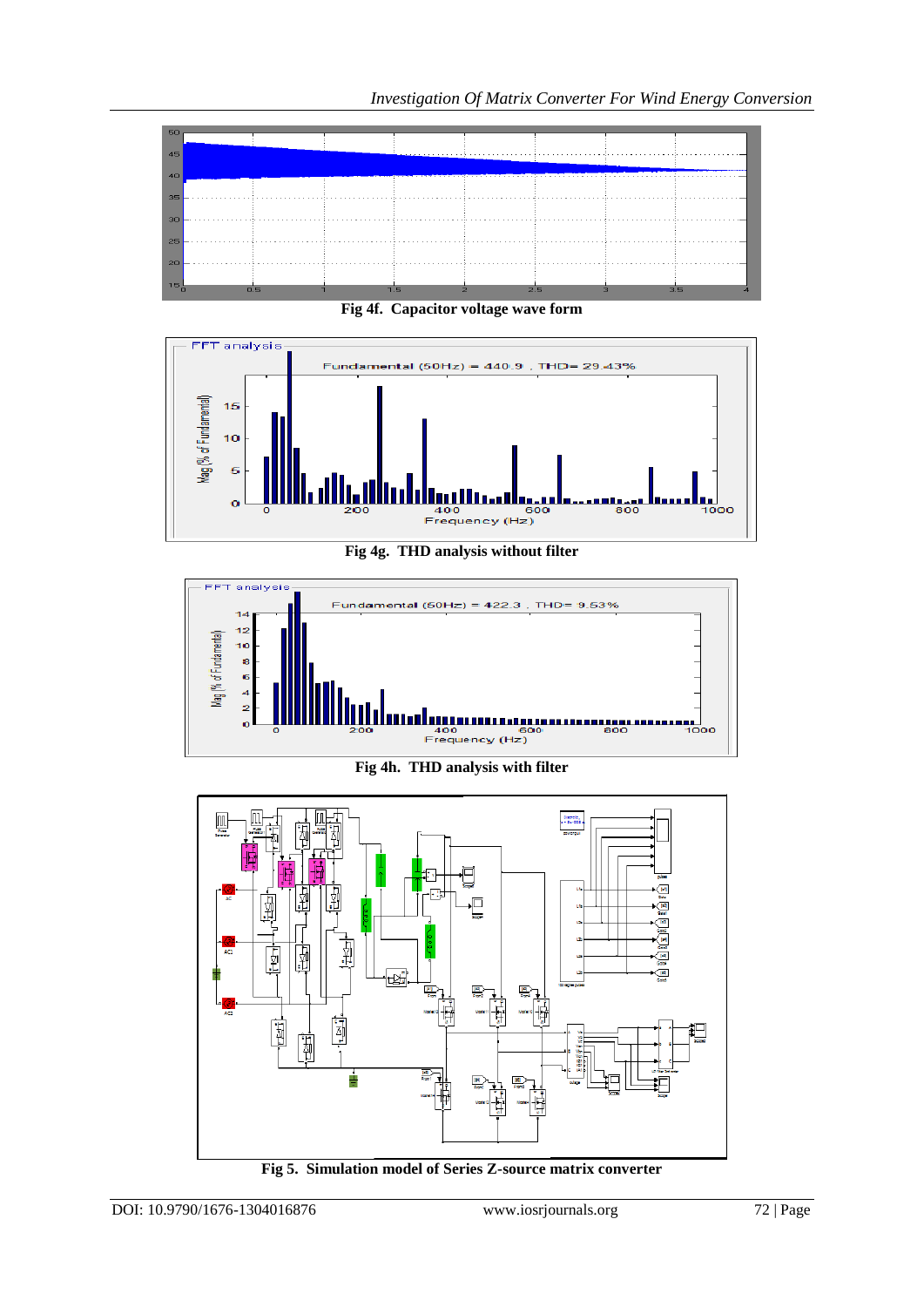



**Fig 5d. Output Voltage wave form with filter**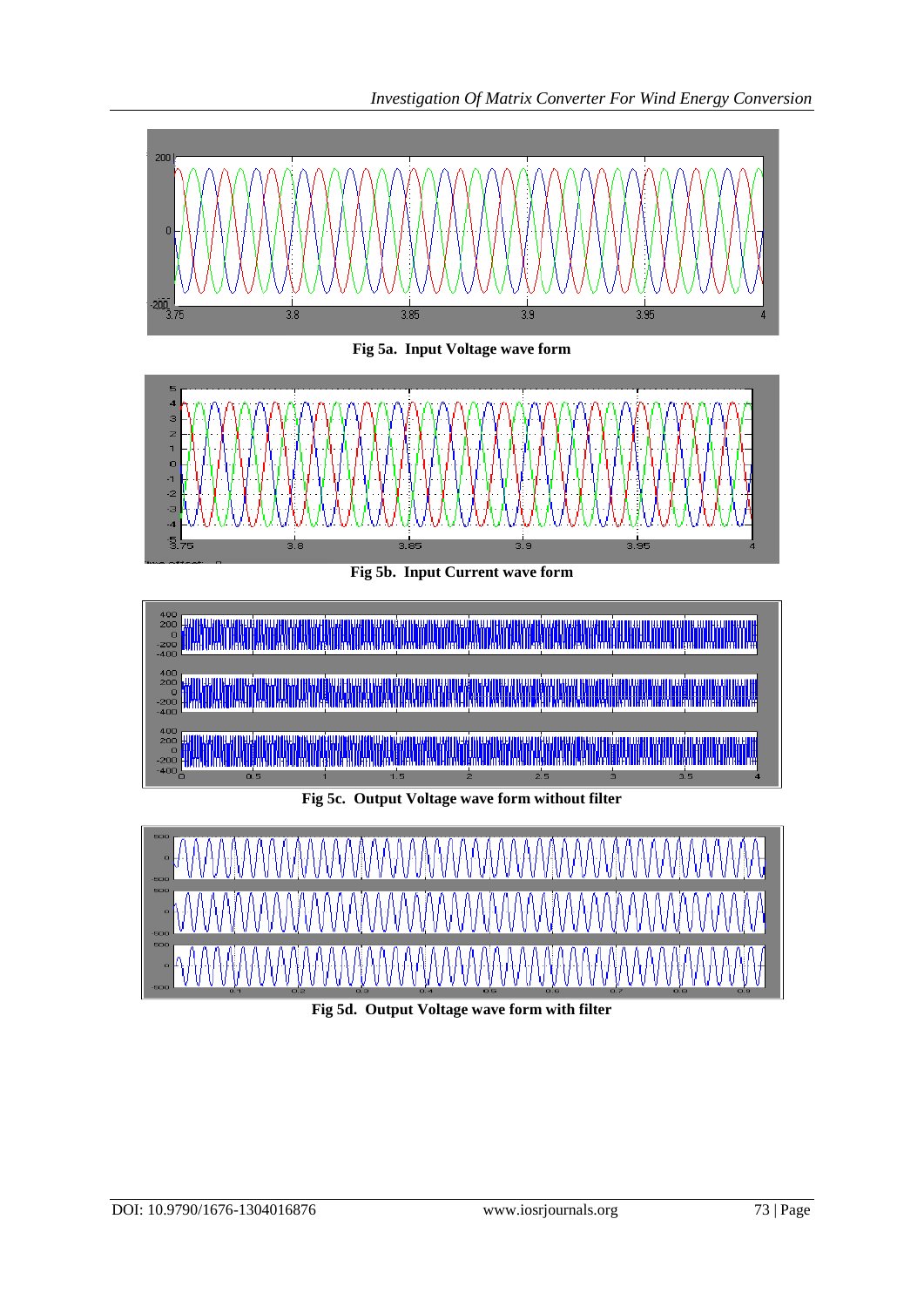

**Fig 5e. Inrush current wave form**



**Fig 5f. Capacitor voltage wave form**



**Fig 5g. THD analysis without filter**



**Fig 5h. THD analysis with filter**

**IV. Comparitive Analysis Of Czmc And Szmc Using Simulation Results** The below table shows the comparison between SZMC and CZMC using simulation results.

| Table 1. Comparison between CZMC and SZMC |                  |      |             |  |
|-------------------------------------------|------------------|------|-------------|--|
| SI NO                                     | <b>PARAMETER</b> | CZMC | <b>SZMC</b> |  |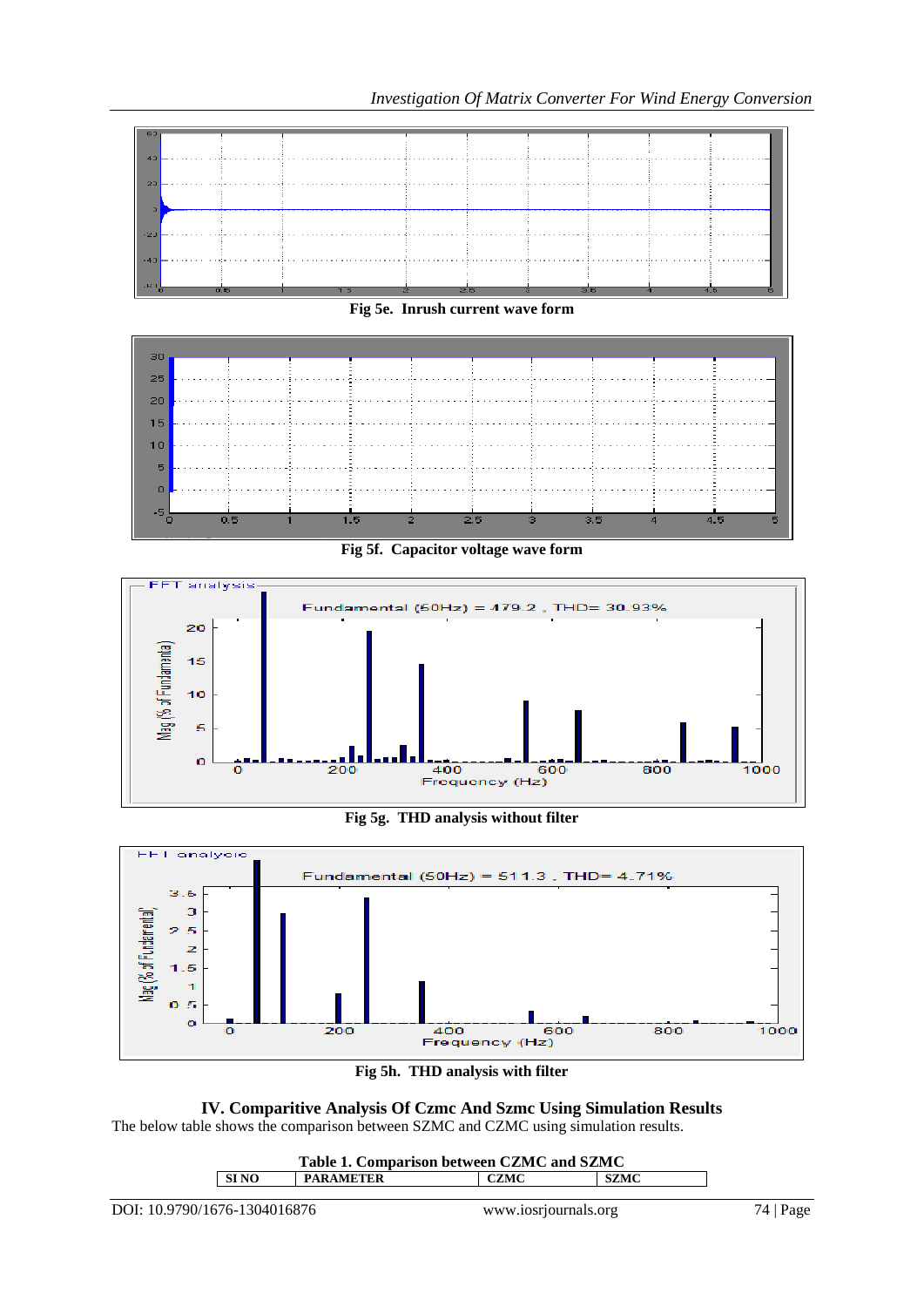| Inrush current                                       | 0.08735 A | 0.0124A |
|------------------------------------------------------|-----------|---------|
| $across \t Z$<br>Capacitor voltage<br>source network | 41.35 V   | 30 V    |
| THD analysis before filter                           | 31.66 %   | 30.93 % |
| THD analysis after filter                            | 9.53 %    | 4.71 %  |
| Input voltage                                        | 150 V     | 150 V   |
| Input current                                        | 4.1A      | 4.1A    |
| Output voltage                                       | 450 V     | 490 V   |

*Investigation Of Matrix Converter For Wind Energy Conversion*

From the comparison table, the quality of all parameters related to Cascaded and Series Z - source matrix converter are analyzed. The THD of the currents for both Z-source converters are calculated by FFT analysis with respect to fundamental frequency 50Hz.

### **V. Hardware Arrangement And Its Output**



**Fig 6. Hardware arrangement**

The fig 6 shows the overall view of hardware setup. It consists of a rectifier part, Z-source network, inverter part, and PIC microcontroller and driver unit. In this hardware we are providing a single phase supply to the transformer. This transformer converts 230V into 50V which is supplied to the rectifier unit. Rectifier is used to convert the AC into DC. In-between rectifier and inverter units, Z-source network is provided. Z-source network is used to buck or boost the voltage based on our needs. Due to ultra sparse matrix topology less no of switches are used. In inverter side it consists of six MOSFET switches. Inverter mode is operated in 180° mode. In this 180<sup>°</sup> mode each diode conducts for 180<sup>°</sup> and in each interval three numbers of devices is turned on. The output of 180° is high when compared to 120°The switching sequences are controlled by the PIC microcontroller. The driver circuit is used for triggering of the gate in switches.

The figure 6a, 6b and 6c shows the R-Y phase, Y-B phase and B-R phase voltages respectively. These voltages are measured using CRO. The phase and neutral of the CRO channel probe is connected across the inverter load side.



**Fig6a. R-Y phase voltage**